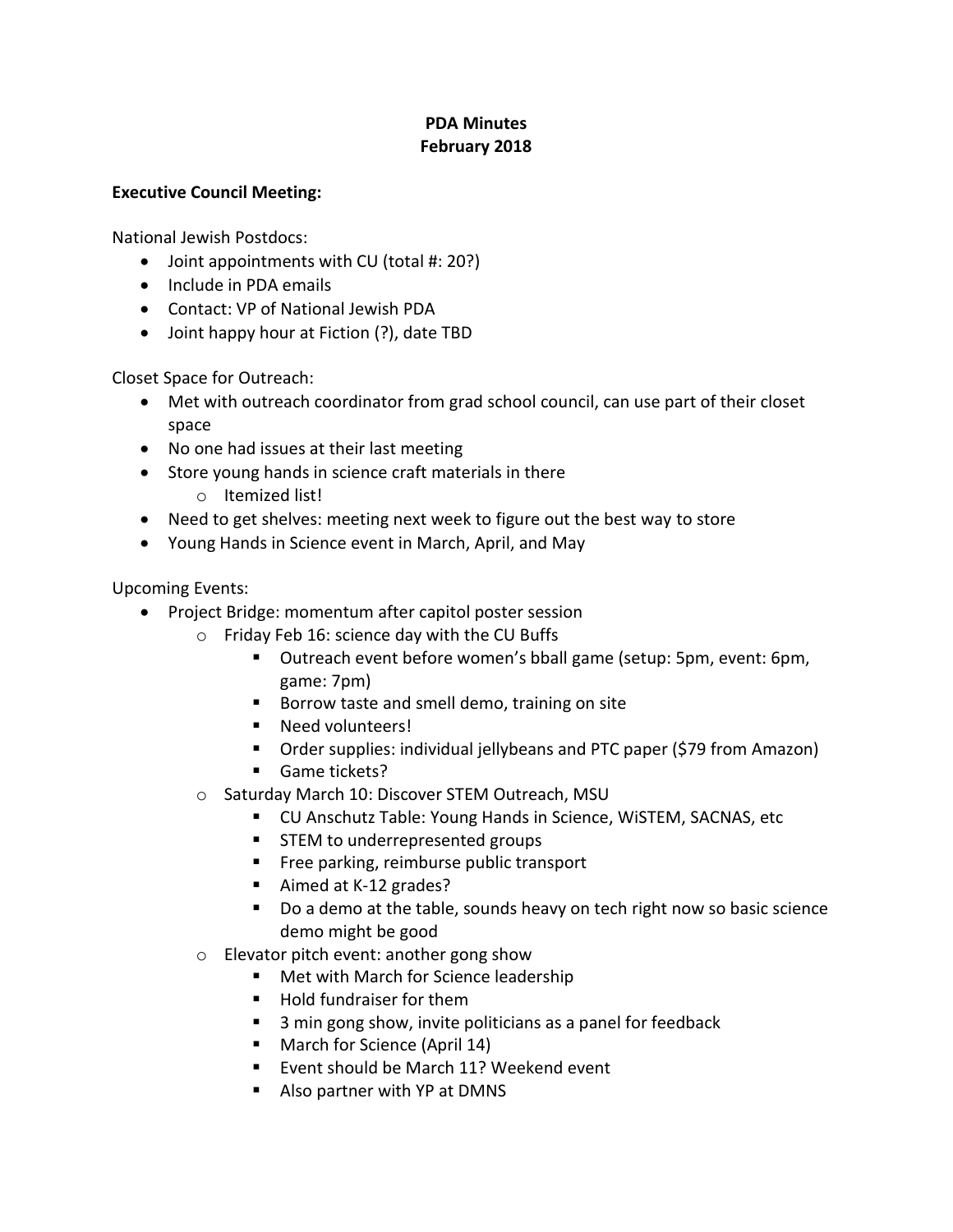- STEM at Stem (new restaurant in LaFayette), or Mile High Spirits?
- CU in the Community:
	- o Service during the workday with boss approval
	- o PDA postdoc group
	- o Partnered organizations: Comitis? (Shawna Matthews)
	- o Maybe looking for 10 people
	- o Warm up event for NPAW
- Science Lounge: March or April?
	- o Should do one soon in the Spring
	- $\circ$  Space out with project bridge events
- Host a networking/elevator pitch event on campus?
	- o Science "speed dating"
	- o Gong show is putting things to work, workshops are to craft pitch
	- o This will be to practice and get feedback
	- o Can partner with Bruce's workshop in May?

Finances:

- Google drive sheet for easier tracking
- **Update per month so purchase and reimbursements to speedtypes and credit cards are** kept track of
- Don't update on sheet until you submit for reimbursement

Charter:

- **Elections:** 
	- o Requirement for attendance?
	- o How does new meeting format fit in?
	- o Vote online! Not just people who are present at the meeting
	- $\circ$  Exec positions should be on a committee prior to show active participation
	- $\circ$  Special considerations for people who haven't served but have additional requirements like a written statement
	- o Need to recruit members for each committee and have specific tasks for each committee known
- **Officer duties:** 
	- o Rewrite and edit each positions' tasks
	- o Look at charter.
	- o Committees:
		- Remove international committee (redundant with AIR)
		- Remove career development committee (redundant with CDO)
		- Keep project bridge separate as another organization
	- o Department Representatives:
		- Need a liaison from each department
		- **Quarterly meeting of all reps**
		- Based on # of postdocs/department